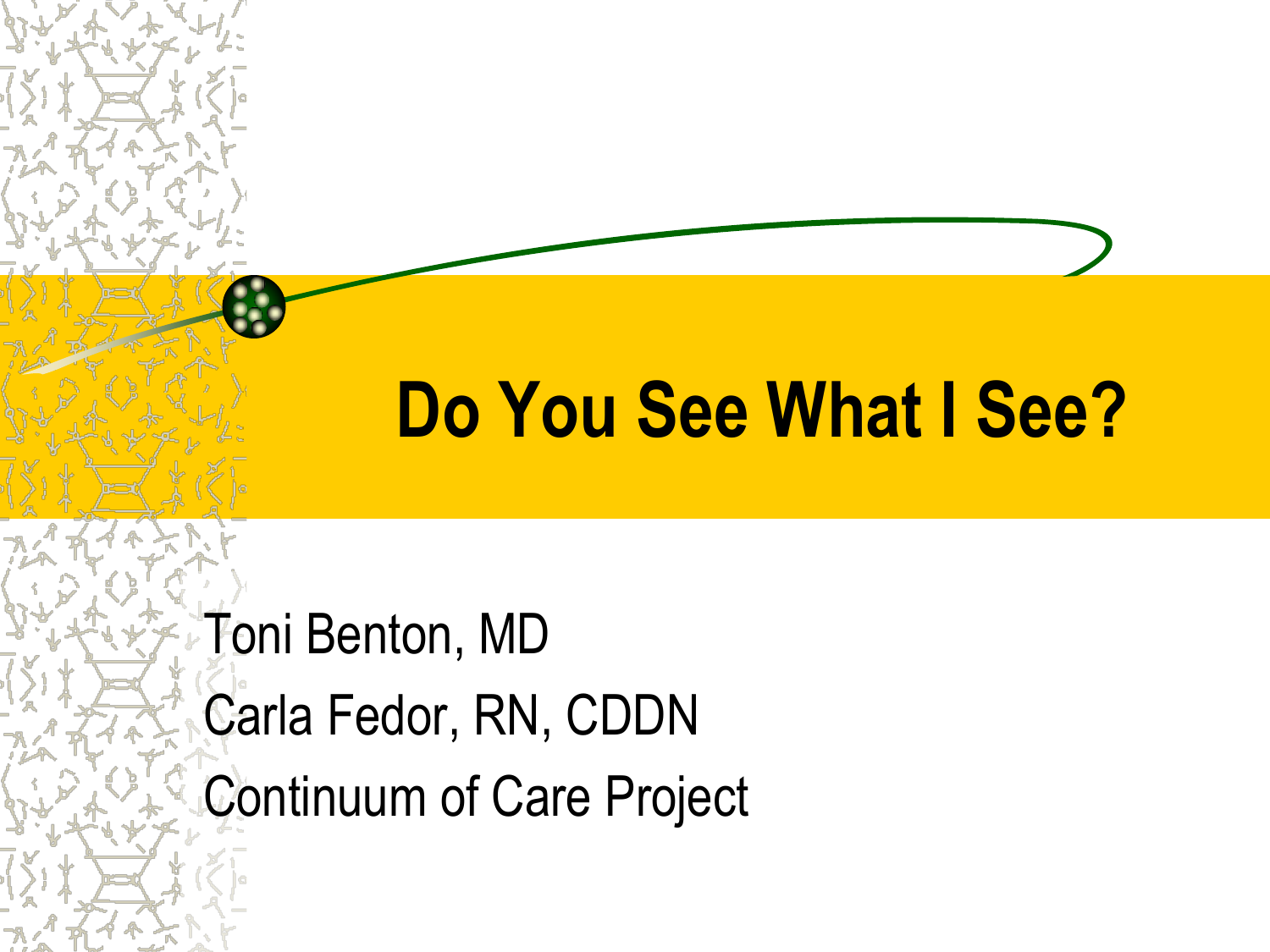#### **WHY DISCOVER THE CAUSE OF THE SYMPTOMS?**

- **& To explain behavior**
- To watch for related conditions or complications **A** More specific therapy
	- To predict course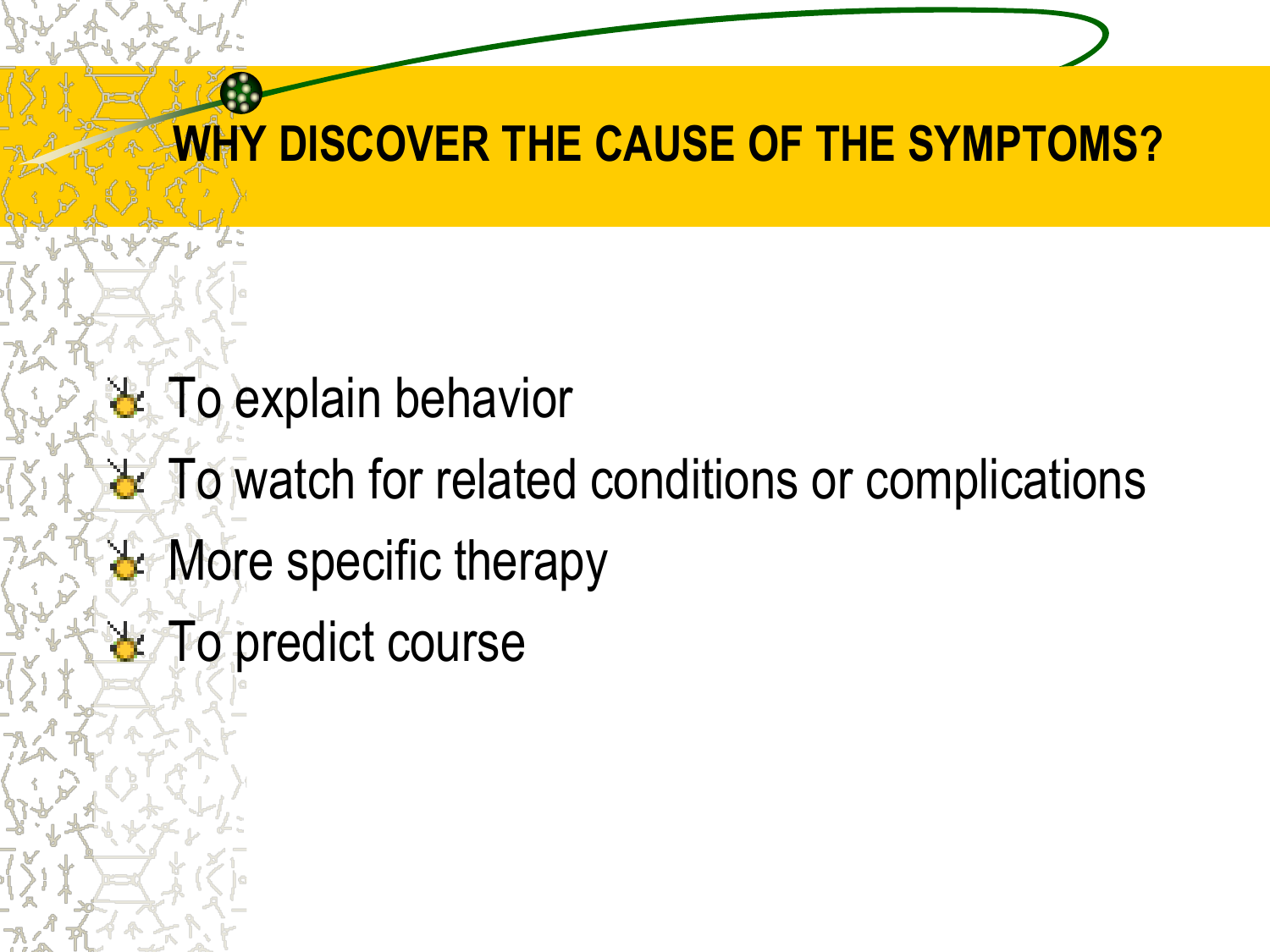# **NARROWING IT DOWN**

Careful history and physical

Search for more information from informants

and past record

Consider unwanted drug effects, drug

interactions always

Stepwise evaluations are the best approach

- Don't overreact or underreact
- Use PCP first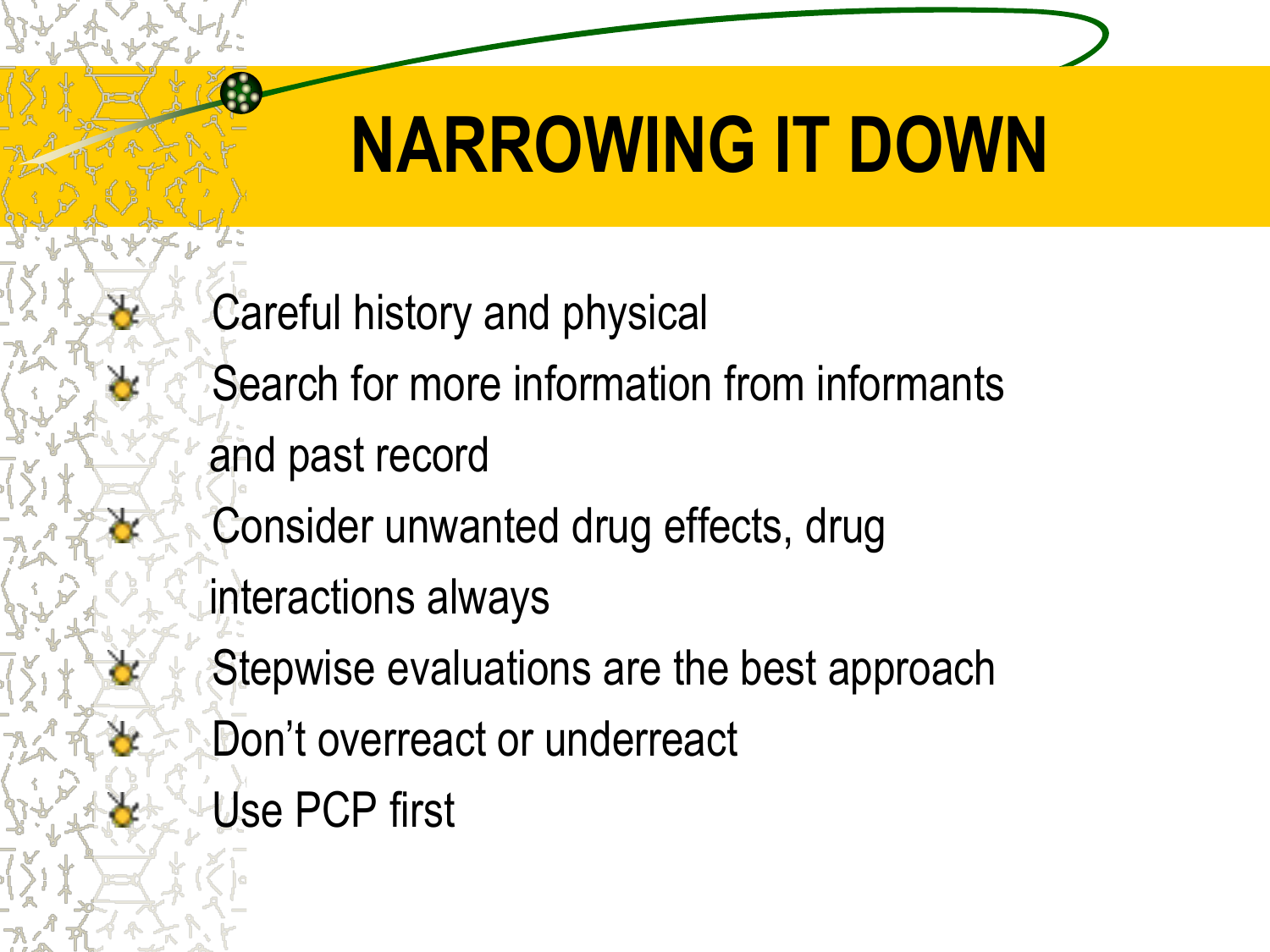## **LESSONS LEARNED**

- **Lots of comorbidities**
- & Change in behavior may be the initial signal
- **& Common conditions present atypically**
- **& Uncommon conditions may be common & Findings may be missed on abbreviated** H & P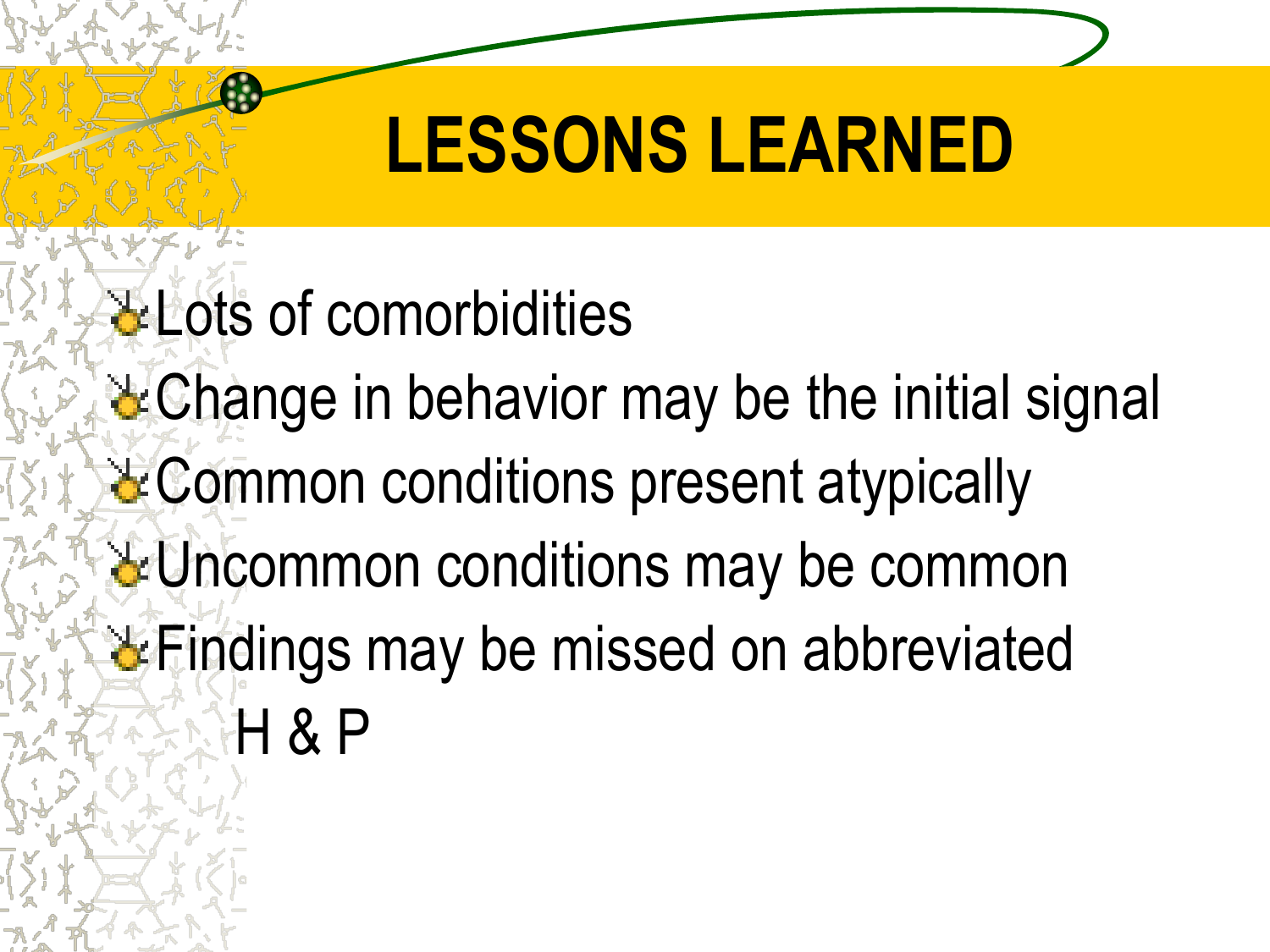# **LESSONS LEARNED**

**→ Balance need for more testing with reasonable** stepwise approach

- Workup may be considered complete when improving or comfortable
- **Avoid stereotyping**
- **LAssessment and treatment will continue to** evolve
- & Communication is key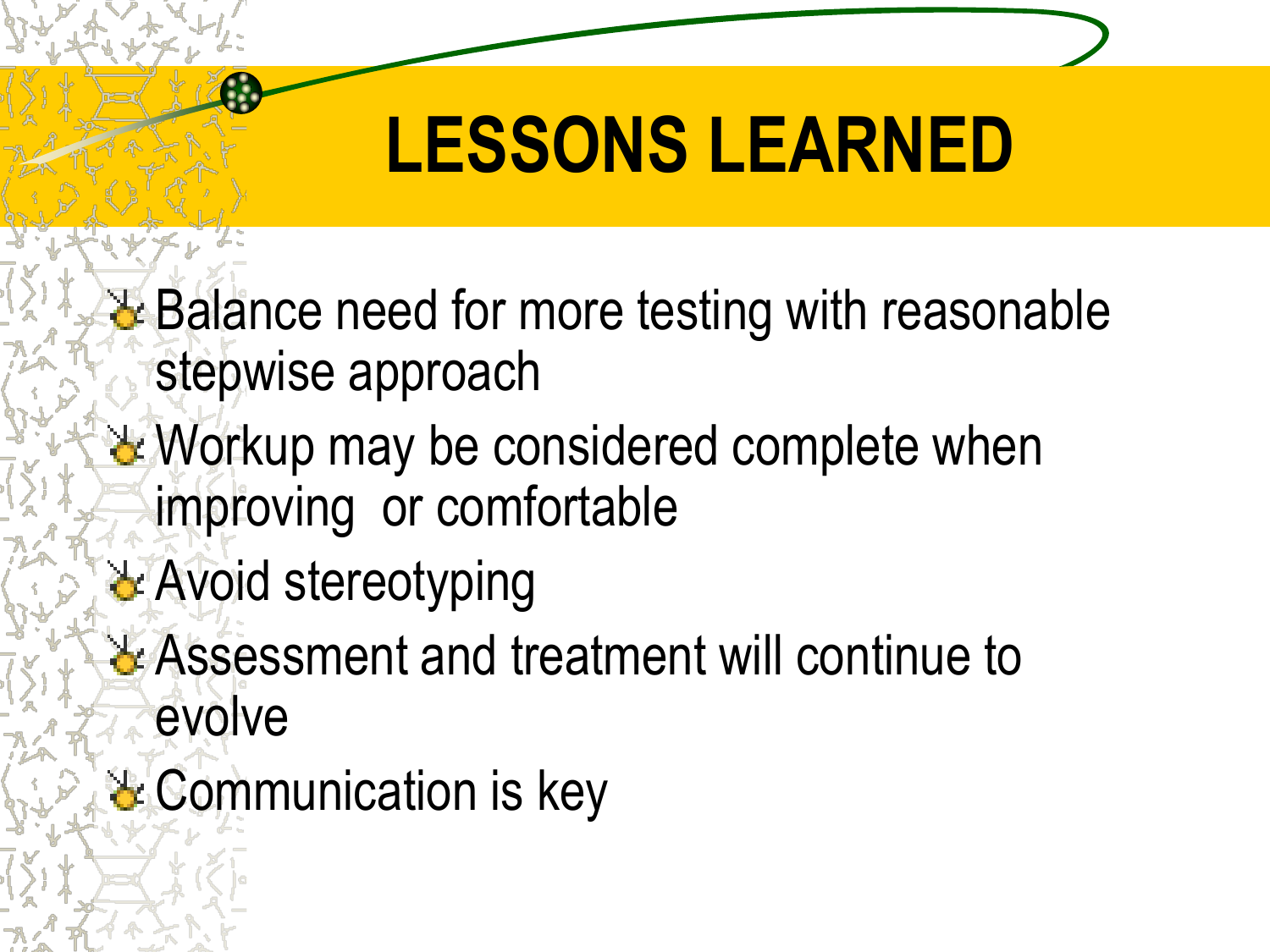

All team members **must** be included Provide complete information  $\rightarrow$  Provide information in writing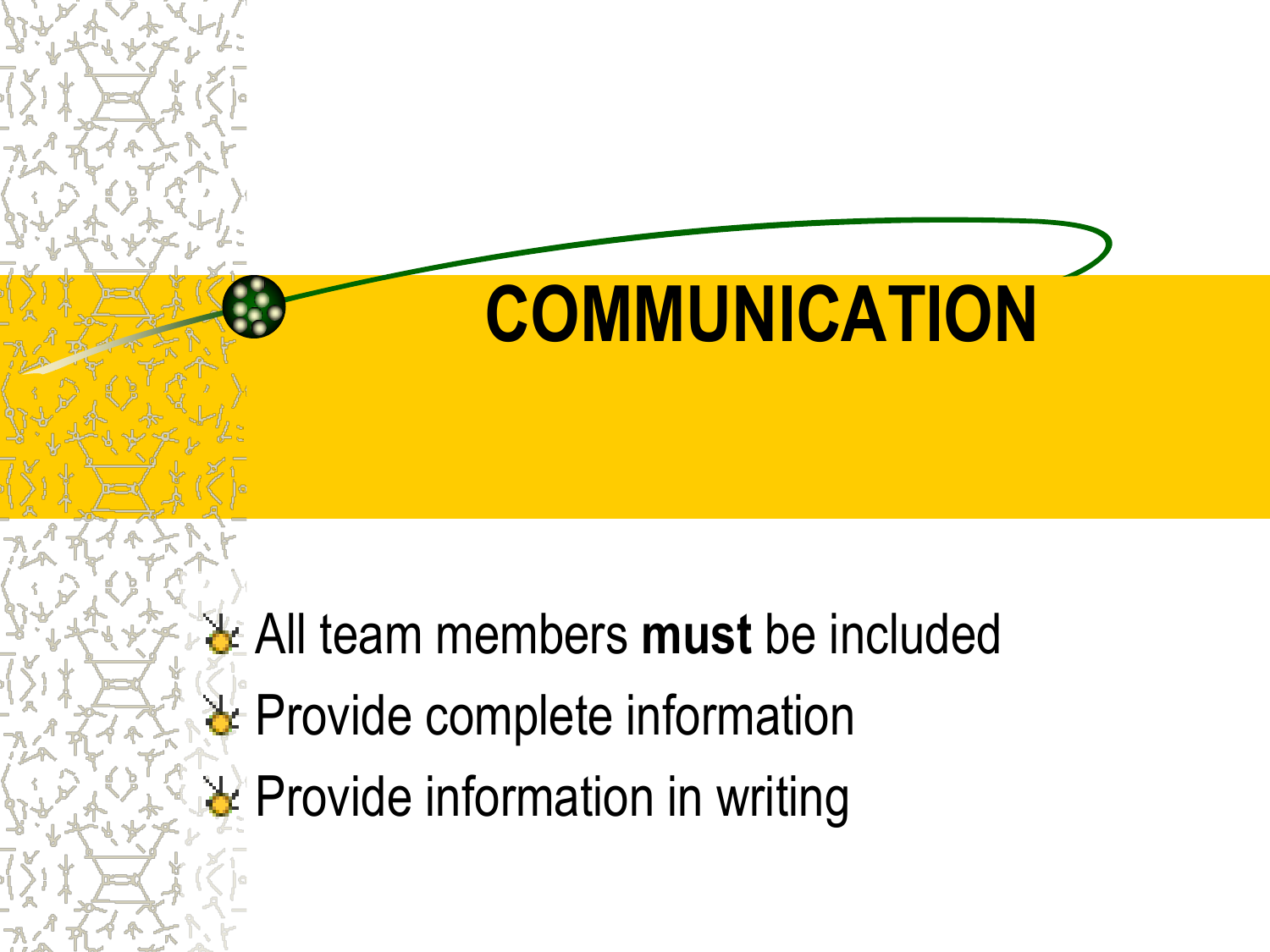# **OBSERVATION**

 $\rightarrow$  Information gathering **Individual** – Family – Agency staff **What are the concerns? Why?** Let Is this a new or reoccurring problem? **& Record of written data**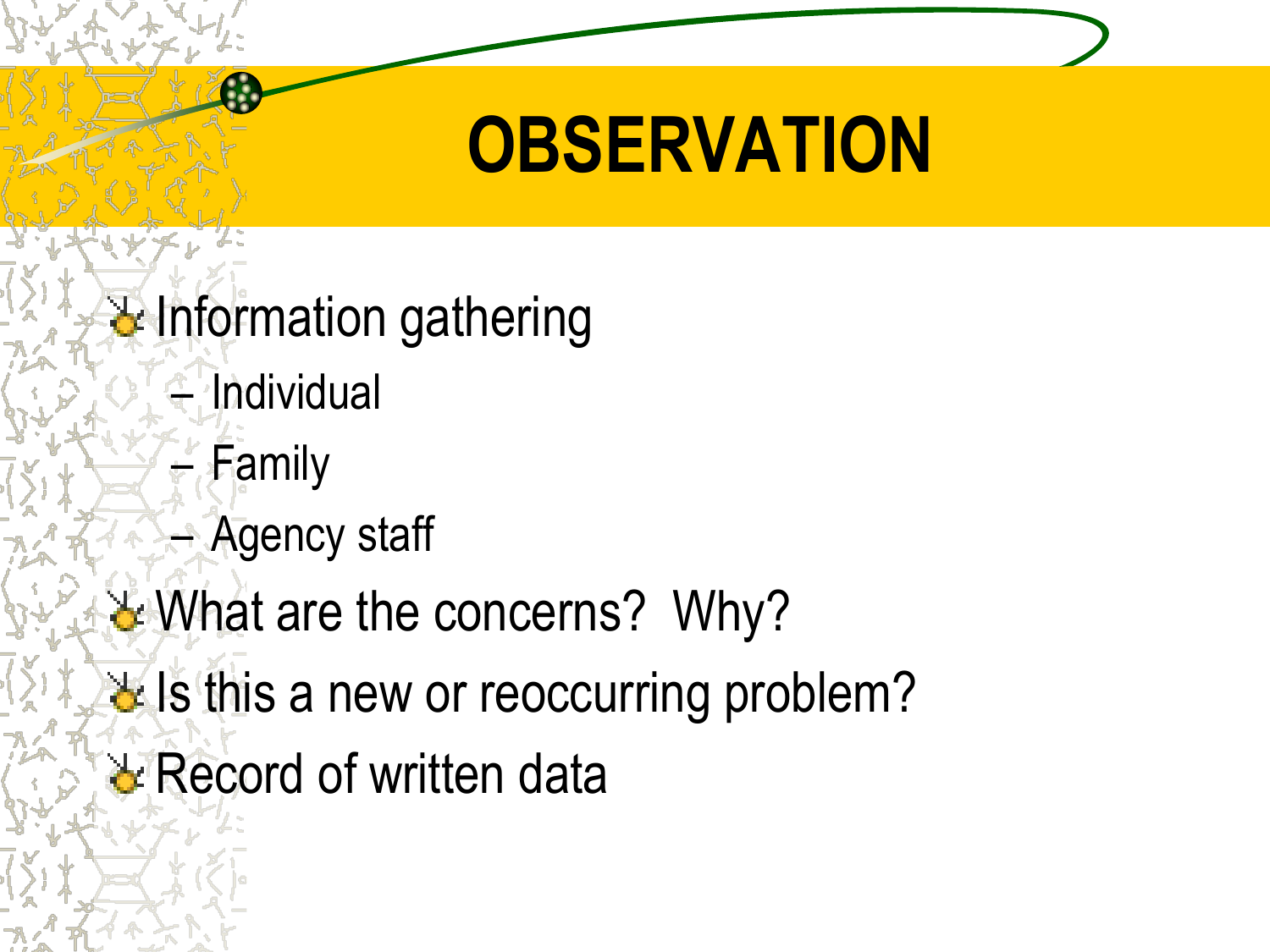## **WHAT IS BASELINE ?**

- What does the person look like at their normal level of function?
- **How often did the behavior happen prior to** noticing a "change"?
- $\mathbf{F}$  If a change is noted, it must be compared to the person's *OWN lifelong patterns.*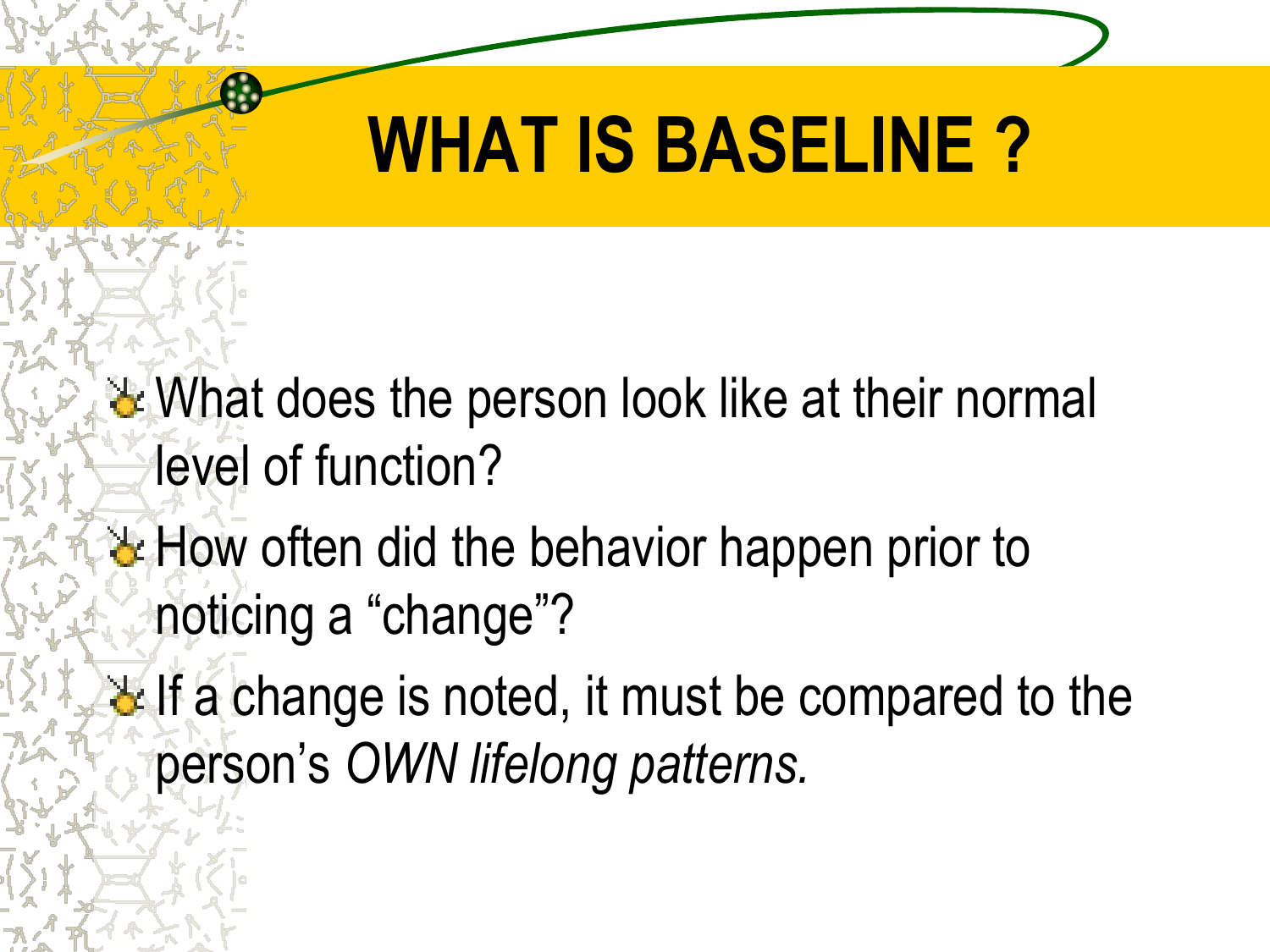# **WHY IS BASELINE IMPORTANT ?**

**& Difference noted from past physical exams & Promotes each person as an individual Evaluate the individual's coping strategies Execus on strengths and abilities in planning** treatment

**L** Directs treatment protocol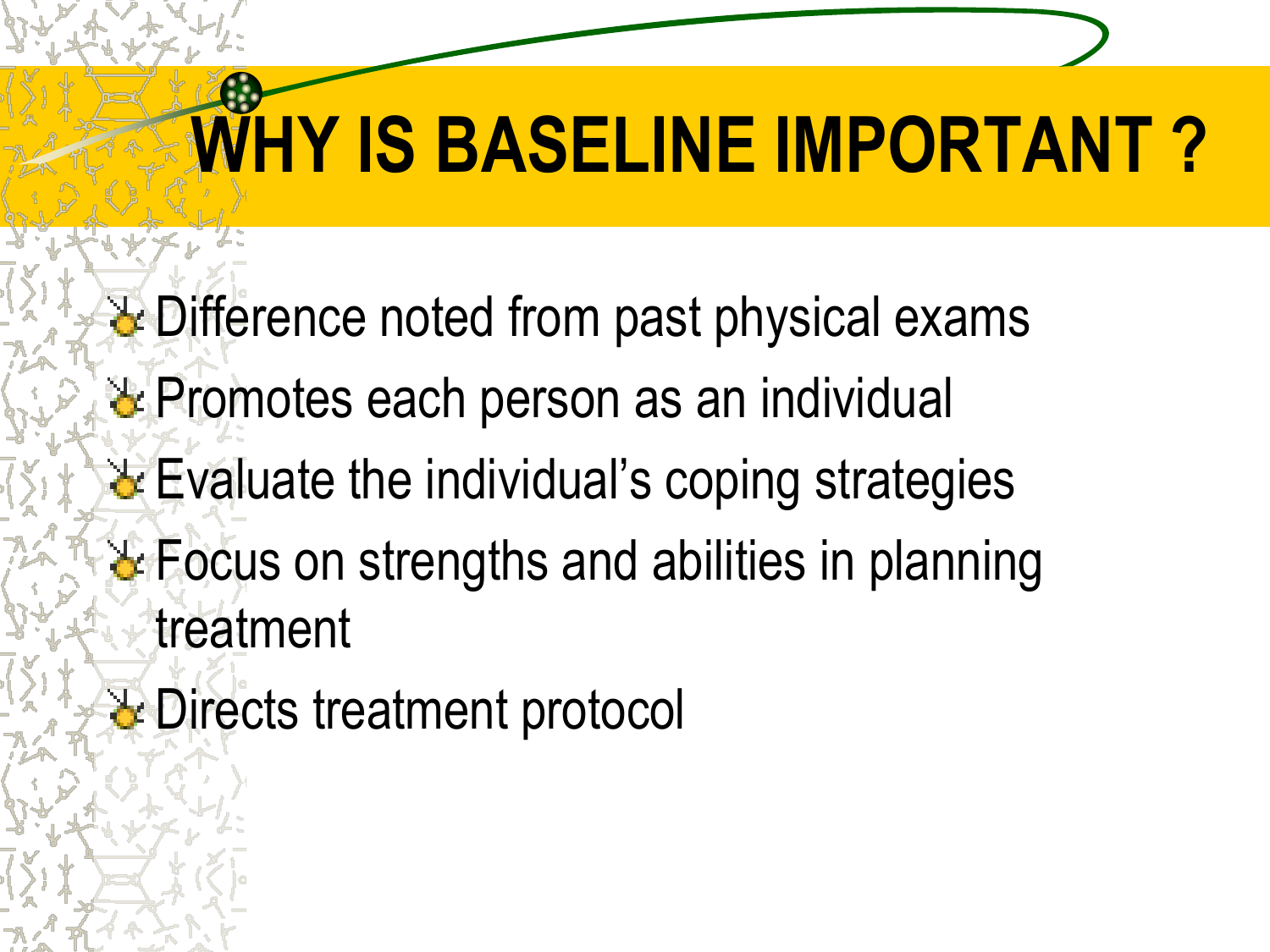JS is a 24 year old man who has Sturge Weber Syndrome. He has a severe developmental disability, a port wine stain, glaucoma and seizure disorder. He is on a variety on anticonvulsant medications, eye drops, vitamins and bowel aids. Recently, he has been experiencing severe emotional outbursts with damage to property, injury to staff and severe self abuse. He sometimes complains of headaches. Seizures are relatively poorly controlled but this is not new. Recent anticonvulsant levels have been in the therapeutic range. What could be going on here?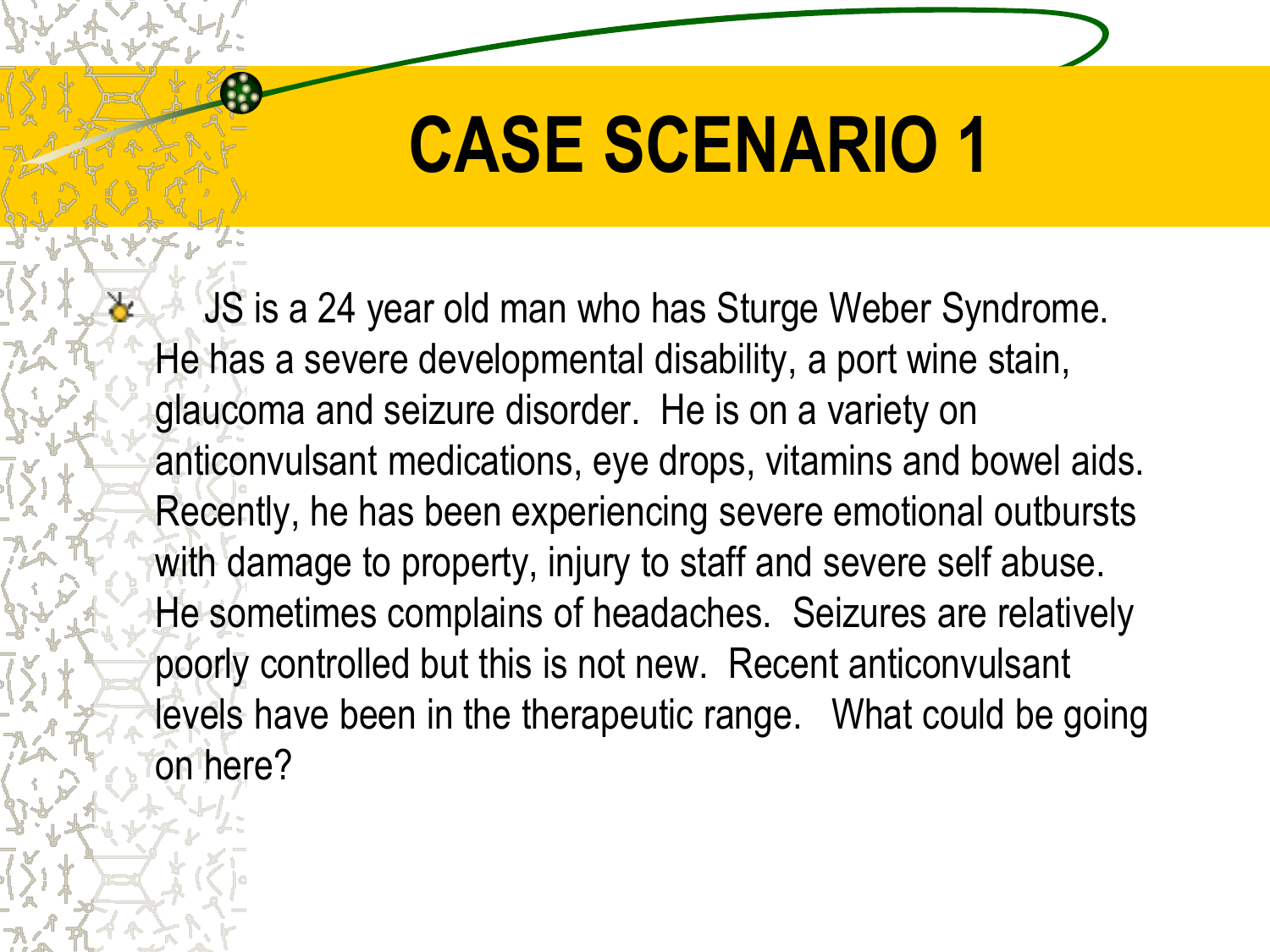WJ is a 39 year old male with a diagnosis of Cerebral Palsy, GERD and seizure disorder. He has profound Mental Retardation. His staff reports that WJ is a very happy person, is very mobile and likes to eat. He has always had some regurgitation but now he regurgitates his food daily, especially in the morning. His weight has remained stable. He has not had a witnessed seizure in several years. What could be going on here?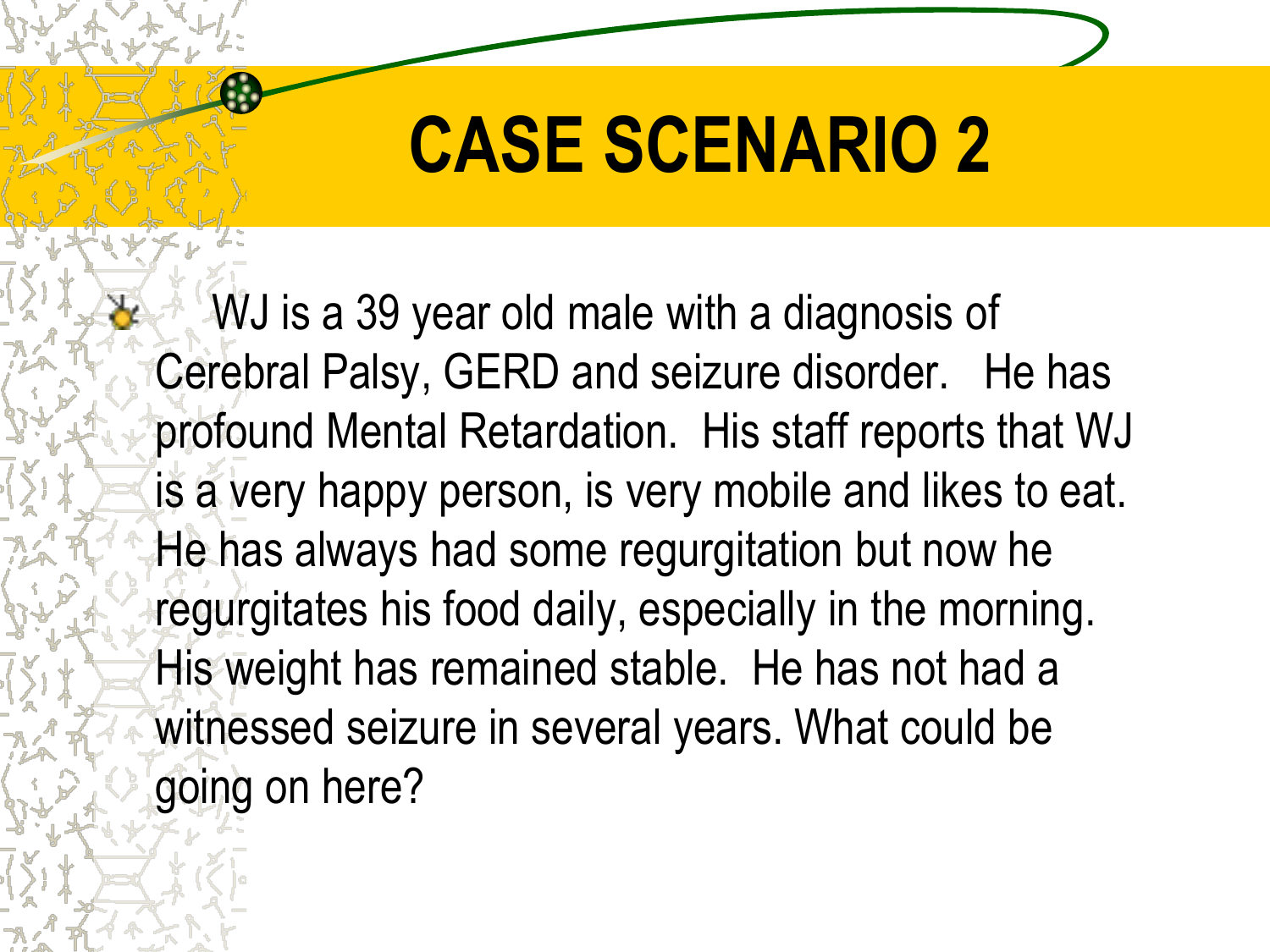JB is a 38 year old male with Down syndrome who suffers from GERD and Hypothyroidism. At a visit to his PCP on January 20, he was head banging and his appetite had increased dramatically. Initially, he was treated with Zantac and then Prilosec for his GERD, and Ibuprofen for presumed pain of indeterminate origin. On February 2, he initially improved, according to staff. Ibuprofen and Prilosec were increased. But on March 2, things had deteriorated. JB was wheezing and found to have pneumonia, was hospitalized, and with treatment he improved. Pneumonia reoccurred twice more, accompanied by head banging and lethargy. On May 10, a video swallow study showed that he was an aspiration risk.

A modified diet (thickened liquids only) has decreased the frequency of pneumonias and behaviors. His visits to the psychiatrist for SIB have slowed to none in the past year.